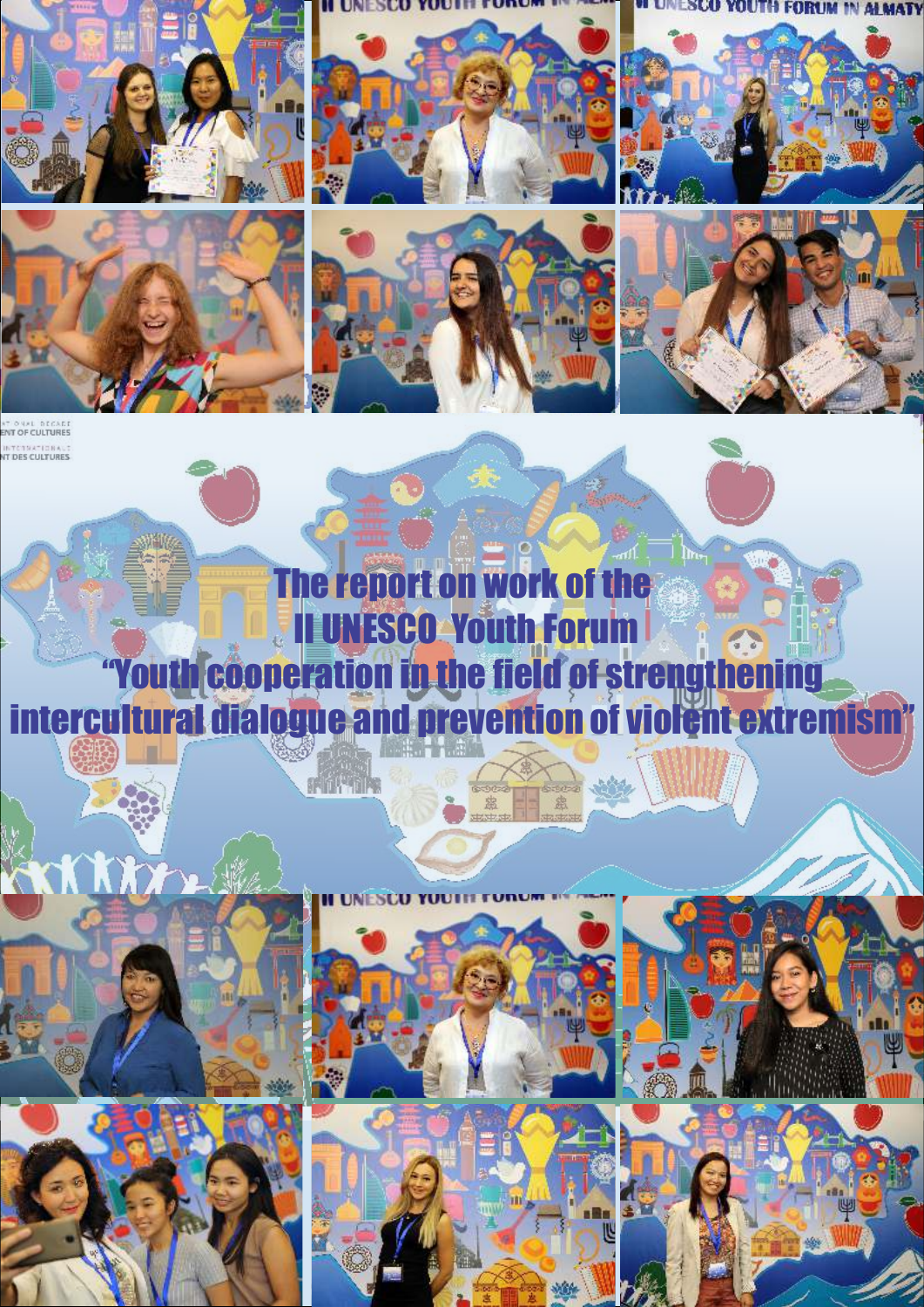#### **Venue:** Almaty City, "Tien Shan" Grand Hotel, Conference Hall – 2nd floor 115 Bogenbay Batyr Street **Date and time:** 8 September 2017, 10:00 – 18:00

Holding of the UNESCO II International Youth Forum "Youth cooperation in the field of strengthening intercultural dialogue and prevention of violent extremism" (hereafter Forum) was based on understanding of importance of the critical role of young women and men in development of intercultural dialogue and mutual understanding, which are the basic principles of the global sustainable development programme, against the backdrop of expanding socio-political phenomenon in the modern world which makes all states and societies vulnerable to outbreaks of violent extremism.

The forum was conducted in the context of the International Decade for the Rapprochement of Cultures, 2013-2022 and in the context of celebrating the International Youth Day (12 August) and the International Literacy Day (8 September). A total of 90 young representatives from Afghanistan, Egypt, Kazakhstan, Kyrgyzstan, Tajikistan, Tatarstan (Russian Federation) aged 17 to 30, and also 10 representatives of the national and international organizations took part in the Youth Forum. Such kind of participation instilled confidence that this event became a starting point of creation of youth networks in the region in the relevant fields and gave an opportunity for young participants to work closely with decision-makers in creation of inclusive, tolerant and cooperative society, based on mutual respect, human rights and freedoms.

The key objective of the event was arranging a discussion platform for young people from different countries for deep and thorough discussion of the main challenges of intercultural dialogue and subsequent collaborative elaboration of recommendations for politicians and authorities on prevention of violent extremism in the region.

One of the essential objectives, set up by the Forum organizers, was to raise the awareness of decision-makers, media and civil society of the importance of youth engagement in building peaceful societies and promoting sustainable development, which means the following:

- Encourage youth to participate actively in prevention of conflicts and consolidation of peace, strengthening understanding;
- Promote sharing knowledge and best practices on prevention of violent extremism;
- Exchange concepts of religious and human values with a view to demonstrate that religion is not always the cause of radicalization;
- Combat ideological polarization and social stereotypes; improve understanding and cooperation among people from different cultures;
- Enhance youth potential in corresponding areas by conducting discussions in different spheres;
- Promote intercultural dialogue among the youth; ensure opportunities for their learning on how to work collaboratively and to build networks;
- Engage youth in UNESCO's programme activities/work.

The Forum was organized and held by the UNESCO Cluster Office in Almaty under support of Almaty City Mayor Office, that productively worked together on advancement of the effective youth policy, understanding that these days the numerous youth population recognizes the need for changes and demands respect for fundamental rights and freedoms, including respect for their cultural authenticity and heritage, and looks for new opportunities to learn to live together in the age of globalization for a greater future.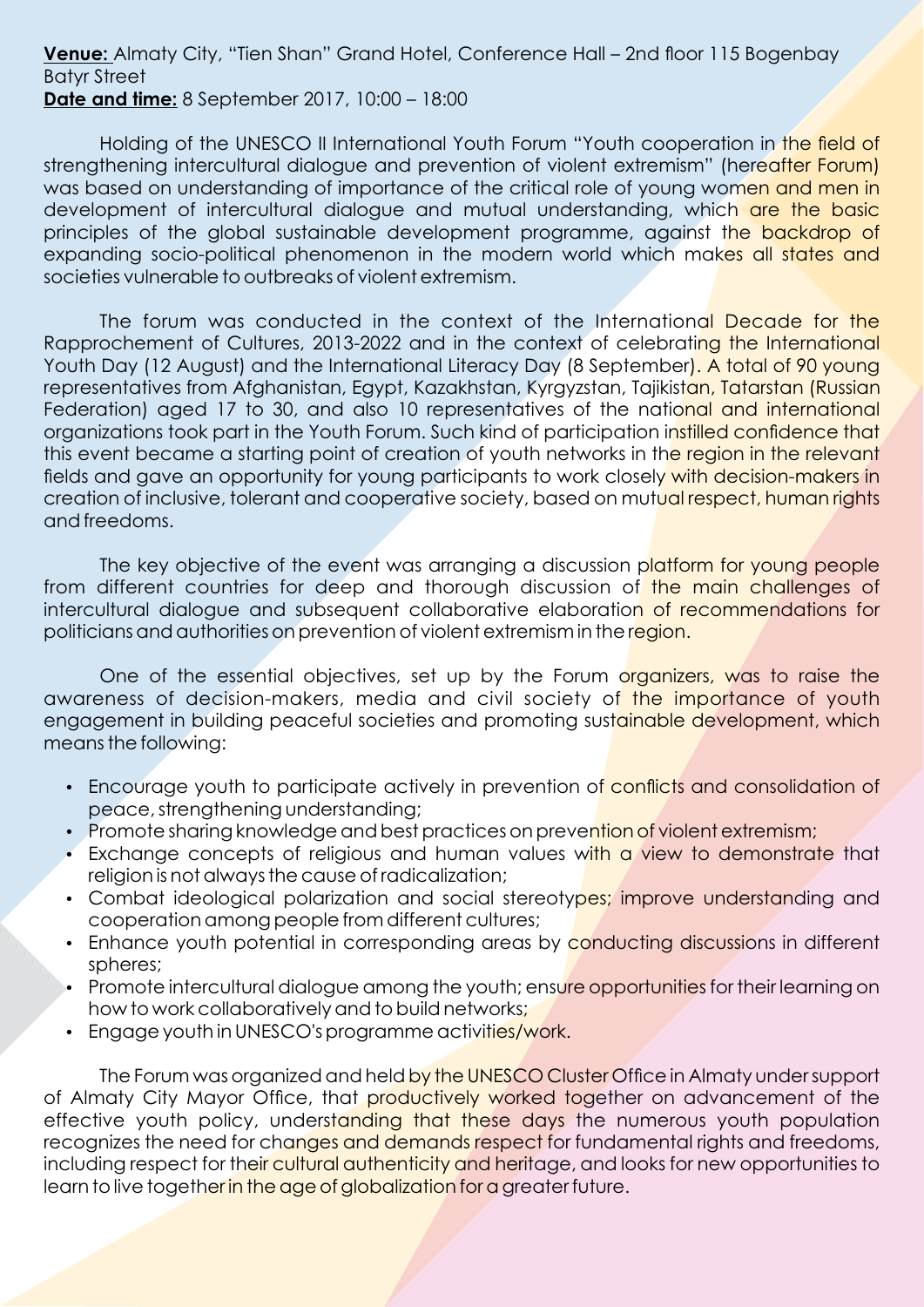During the opening ceremony Mr. Sergey Karpov, Acting Director of the UNESCO Cluster Office in Almaty, emphasized that the Forum is an opportunity for youth to be heard, and that the Forum promotes participation of the younger generation in decision-making processes. This is especially important, as the voice of youth is not always heard in the power circles, especially as part of implementation of 17 Sustainable Development Goals, where the youth is one of the driving forces of this process. Ms. Altynai Dyussekova, Counsellor of the Mayor of Almaty City, after informing about social and youth projects in Almaty City, also highlighted the importance of building a dialogue between local government authorities and youth representatives. Ms. Gulnara Kapekova, the Head of the Science Department of RSBSE "Centre for the Rapprochement of Cultures" supported Ms. A. Dyussekova's speech and noted that the youth is the history mainspring. It is the youth who always broke stereotypes, and it is the youth who set forth the most constructive ideas on its discussion platforms and today's Forum clearly demonstrates it again.

Besides, during the Forum opening ceremony, the speakers voiced their hope that the Forum participants would work out recommendations to enhance implementation of effective mechanisms of strengthening intercultural dialogue and creation of peaceful and inclusive society.

From the very beginning the young participants of the Forum showed great interest, demonstrating strong start from the first session, which was devoted to discussion of the matters of potential dialogue between the government agencies and international organizations on strengthening of intercultural dialogue and prevention of violent extremism with youth participation.

The Forum started with the session on the efforts of the governments and international organizations on strengthening intercultural dialogue and prevention of violent extremism with youth participation. During this session the speakers were unanimous that social stability could influence the decision of youth and their families on participation in extremist acts. This process should start with human rights, rule of law, intercultural dialogue and empowering all young women and men in the activity aimed at prevention of violent extremism, integration into decision-making process and strengthening trust between the decision-makers and the youth.

### **Session 1: Efforts of the governments and international organizations on strengthening intercultural dialogue and prevention of violent extremism with youth participation**

Mr. Beibut Turabayev, Director of "Research and Analysis Centre" of the Department of Religious Affairs of Almaty City, mentioned the significance of holding the Forum in Almaty City, as there are 700 000 citizens aged 14 to 30 years in the city. He mentioned that there were many reasons for extremism, such as economic or social; however, the main reasons were low religious and theological literacy, in particular, among youth, who, in his opinion, represent the risk group due to their age-related vulnerability.

Ms. Arina Plokhikh, the National Programme Officer for Social and Human Sciences of the UNESCO Cluster Office in Almaty and Session moderator, has drawn the participants' focus that, despite the fact that the Department of Religious Affairs was established not so long ago, the Department and the City Government are open to work with the youth on social projects. She expressed confidence that activists and leaders, who participate at the Forum, would make their contribution to this work. Ms. Plokhikh further informed the attendees on the possibility of developing joint projects based on experience of Turkey, calling on Mr. Ali Çiviler, Project Director, Turkic Council (Istanbul, Turkey) to speak, who presented the projects.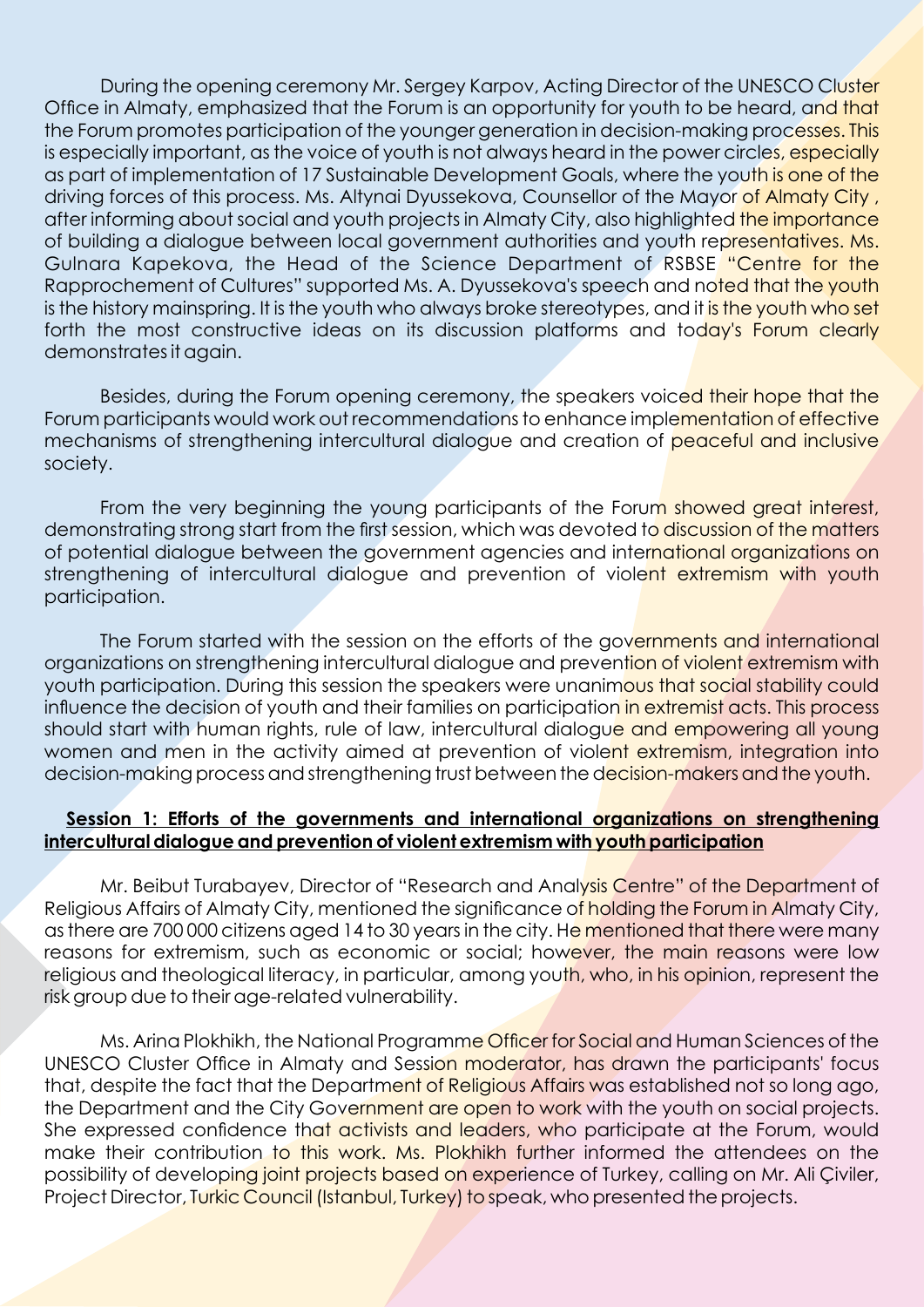Mr. Ali Çiviler has noted that in the course of business activity considerable attention is paid to issues of prevention of violent extremism. He has also noted the fact that the international community emphasizes the educational function in the context of the represented aspect. In the United Nations Declaration "The Sustainable Development Goals: Steering the United Nations towards 2030" the issues of prevention of violent extremism are included in the implementation agenda. Also the UNSCR 2250 on Youth, Peace and Security note that young people play an important role in the conflict management. In his speech, Mr. Ali Civiler has shared with young Forum participants the experience of creating joint dialogue platforms with various international organizations that expand the boundaries of knowledge and practical experience exchange. He has also noted that the Forum is a significant event in the region and its thematic components speak about understanding of the importance of the urgent questions and readiness of searching for joint solutions.

Further Mr. Aibek Sydykov, Deputy Director of RSBSE "Centre for the Rapprochement of Cultures" made a presentation on consolidated knowledge and work of independent research scientists in the field of history, archeology and culture. The Forum participants had an opportunity to be among the first to familiarize with the concept of operations of the Center and its role on strengthening the international dialogue of the nations of Central Asia. The speaker has noted that the Centre is focused on the educational activity oriented toward the youth, including development and publishing the scientific and educational materials.

To conclude Session 1, Ms. Arina Plokhikh, the National Programme Officer for Social and Human Sciences of the UNESCO Cluster Office in Almaty, has informed the attendees on the UNESCO global programmes and best practices in the area of youth cooperation for prevention of violent extremism. She has noted that these days under conditions of intensive globalization that has effaced the boundaries not only of economic and technological process, but also as part of interaction between people, cultures, religious and ethnic groups intercultural dialogue becomes the central issue of the modern world. Further, Ms. Arina Plokhikh has presented the UNESCO position of the importance of the intercultural dialogue, which means an open and respectful exchange of views between representatives of different ethnic, cultural, religious and linguistic origin and heritage based on mutual understanding and tolerance. In addition, it is very important that the dialogue in which freedom of speech is linked to the right to be heard; the dialogue where diversity is regarded as means, but not as barriers; the dialogue where conflicts are resolved together, but not competitively; where decisions are made through peace, but not through violence. It was further said that UNESCO activity on prevention of violent extremism by means of education is oriented at empowerment of the national education systems (for example, developing an educational policy, support of teachers, developing educational programmes) so that properly and effectively promote efforts of the countries on prevention of violent terrorism.

Ms. Aigerim Zhanseitova, the Assistant for Culture Sector of the UNESCO Cluster Office in Almaty was the moderator of Session 2 of the Forum. Within the framework of this session the speakers have presented the experience of their countries in issues of prevention of violent extremism and have expressed their unanimous opinion for the intercultural dialogue development.

#### **Session 2: The Youth's approach to prevention of violent extremism and development of intercultural dialogue**

The session has started with Ms. Aliya Khassanova's (Kazakhstan) presentation "Religious stereotypes: origins, consequences and prevention measures". The speaker has addressed the issues of existence of two parallel processes in the modern world - globalization (alongside with homogenization) and revival of identity. As part of cultural authenticity, religious authenticity is an integral part of each human consciousness in regard to religion, and according to the speaker it is associated with the stereotypes, based on gender difference, ethnic and religious belonging. The speaker suggested educational activities and holding youth forums, like the present one, as one of the effective preventive measures.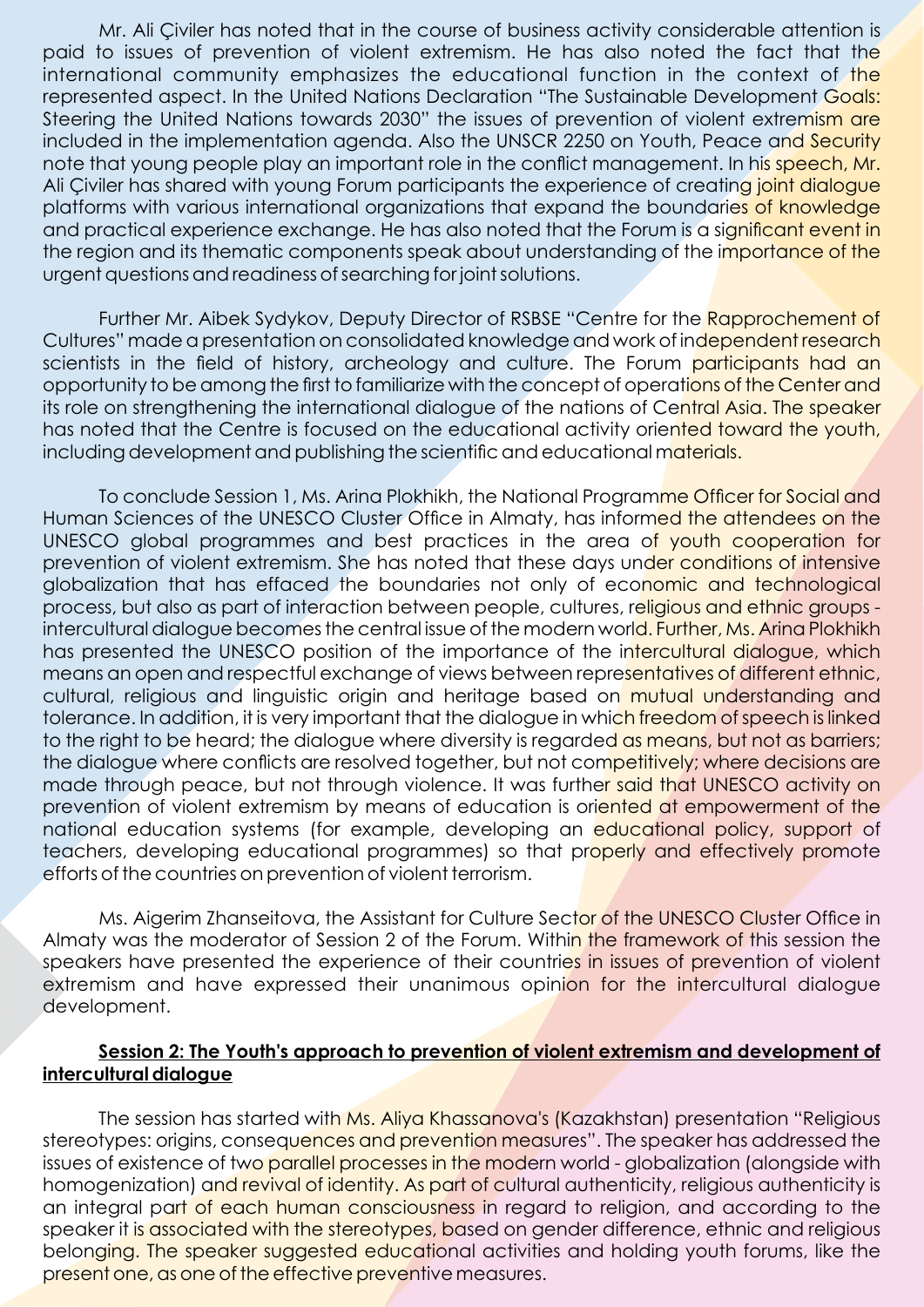While presenting the experience of the Kazakhstan Federation of UNESCO Clubs in advancing the international mutual understanding and the role of youth education in building a peaceful and sustainable society, Ms. Bakhytgul Kubeyeva (Kazakhstan) has noted that club activity advances educational skills of youth. In her opinion, education is the key aspect and the Clubs promote unity of youth, young girls and young men. In that regard, it is much more efficient to advance the discussed issues if there were a youth network among the Asian countries, similar to the international best practice. The cultural exchange, introducing the efficient contribution to peace, consent and mutual understanding would be the goal of such network.

Ms. Sayerakhon Gapurova's (Kyrgyzstan) presentation "Setting up a comfortable platform for integration of youth by means of education" was in tune with the previous speaker, as setting up a platform represents a new format of an exchange of knowledge and skills, within one country, and within one region. Representing an example of unique youth culture with friendly and easy atmosphere, the platform will help young men to build an inter-ethnic dialogue and will raise interest to receiving new information.

Next speaker Ms. Nazgul Zholdoshova (Kyrgyzstan) has supported her fellow countrywoman and has presented the results of the research conducted in Kyrgyzstan through social network websites covering 1000 respondents aged 14 to 32. Now the youth makes 31 % of the whole population of the country. She presented factors of violent extremism among the youth in the Kyrgyz Republic; one of the factors is poor quality of education, both secular and theological education. Therefore, she thinks that setting up a youth platform in the Central Asia region is a very timely step.

"Education is the most powerful weapon which you can use to change the world", these words of Nelson Mandela have run like a golden thread through Ms. Nilufar Abdullo's (Tajikistan) presentation, in which she focused attention of the Forum participants that not only the intensive dialogue of cultures is the distinctive feature of the modern world, but also crosscultural interaction, which can be described using such notions as integration, rapprochement, creative interaction, etc. In the context of such approach, the problem of cultural pluralism is especially noteworthy as one of the global problems of the modern society.

Ms. Jawhara Mustafa (Egypt) has noted the importance of issues of youth empowerment in diverse spheres of human development. She has drawn the **forum participants' attention to** problems of youth marginalization and their consequences. She has noted that by means of social networks, youth gets a powerful platform, which is their daily social environment where they can express their opinions and problems. However, they are not yet properly represented in the governments, especially in developing countries and especially in Central Asia.

Ms. Liana Gatiyatullina (Tatarstan, Russian Federation) has presented to the participants the experience of the Academy of Youth Diplomacy, as an example of "The International Youth Cooperation in the Republic of Tatarstan". According to her, the Academy is unique in its way at regional level as it supports youth and youth initiatives in the sphere of international cooperation. The Academy unites youth aged 14 to 30, who are not indifferent and who are patriots of their society, region and the country. By developing various directions of its activity, the Academy first of all stands for the development of intercultural dialogue and is ready to cooperate with other organizations of the region.

Mr. Abdul Basit Musadik (Afghanistan) has noted the difficulties which the youth in Afghanistan encounter. The poverty level in the country is up to 39%, and problems in the system of education accompany this phenomenon. More than three decades of the conflict adversely affected the system of education in Afghanistan. Girls of school age have especially suffered, as the Taliban regularly used violence and compulsion to prevent them from going to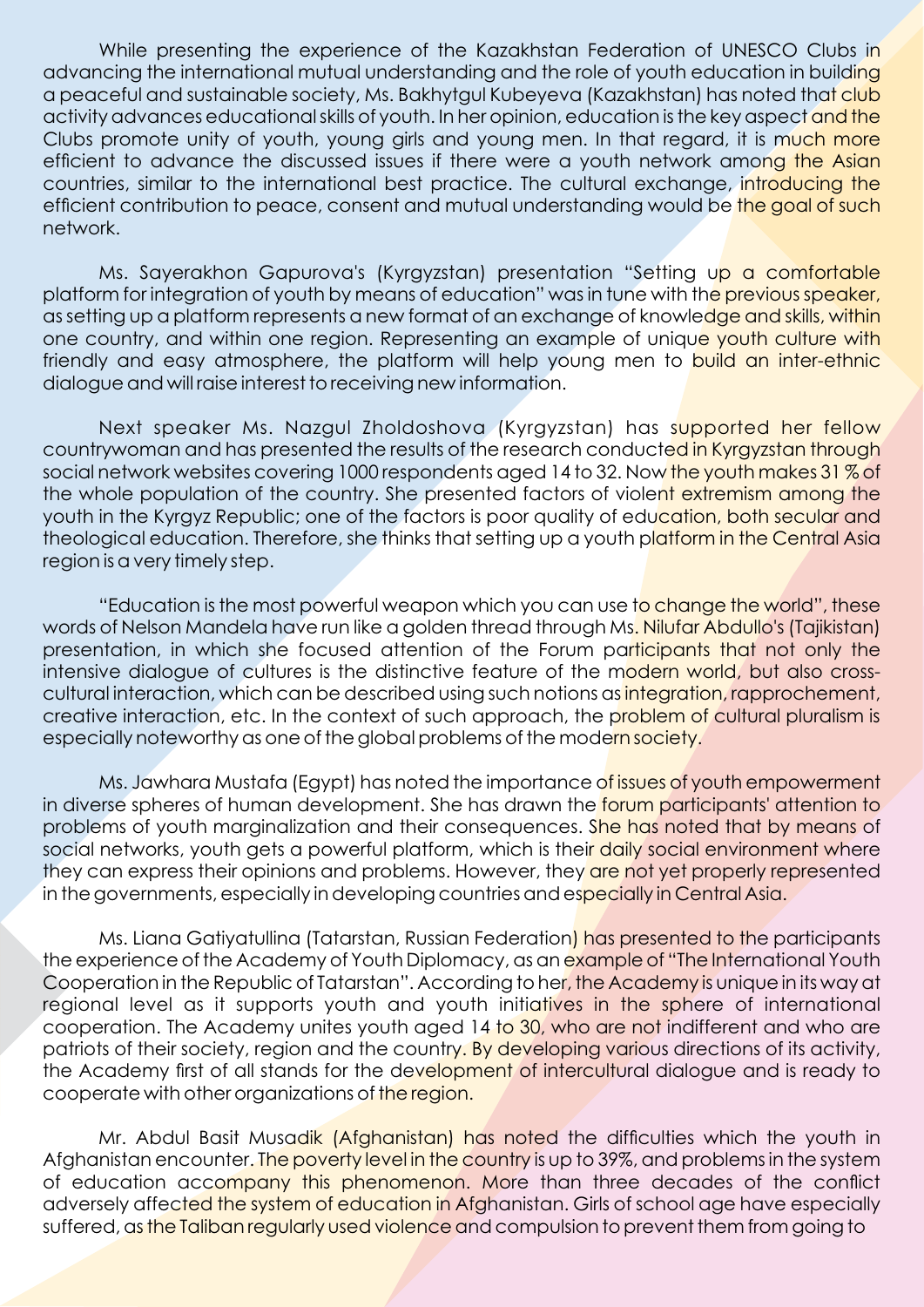schools. In 2001 not a single girl officially attended school or university, and only one million boys had access to education. The level of youth unemployment in the country is high - 40 % and there are concerns about the problem of drug usage among youth. There is also a big concern regarding the problem of forced marriages. The speaker has also noted that the number of Afghani refugees, especially young men, is second after the Syrian refugees, and those refugees represent considerably large communities.

Ms. Akmaral Satinbayeva (Kyrgyzstan) has shared information with the Forum participants on youth problems in Kyrgyzstan and supported her colleagues, the previous speakers, on the problems of cross-cultural and inter-religious intolerance. It is still difficult for her to speak about those bloody events, as she witnessed the ethnic conflict in Osh. Despite the difficult situation back then the Osh youth of different nationalities united and showed their position by running a campaign of planting flowers under a slogan "Plant Seeds of Peace in Osh!" According to the speaker, the youth was always ahead of the times and it demanded search for various approaches of work with the youth. An example of such innovative approach was to advance ethnic equality by uniting the "advanced" youth in 25 informal groups (over 500 people), in which they exchanged various professional skills thus removing the barriers in understanding each other.

Mr. Kazbek Kuikenov (Kazakhstan) was the last speaker of Session 2. He has presented "The Main Principles of Work with Teenagers with the Example of School of Leadership "Zhana Urpak". Work with teenagers should be organized based on principles of mutual understanding and friendly treatment. The Forum participants were active during the interactive dialogue with the speaker, thereby, once again confirmed conventionality of proposed approaches. Session 3 was a special one in the Forum work, when the participants discussed the issues raised in the previous sessions and elaborated joint recommendations, specifically on the spheres of

#### **Session 3: Brainstorming among Participants and Developing Recommendations for Youth and the Government Agencies**

impact.

The session participants were divided into several groups for brainstorming and collective preparation of recommendations:

- џ **Role of the Youth in Prevention of Violent Extremism.** Expert: Aliya Tankibayeva – Faculty Member, Social Sciences College, KIMEP University
- џ **Role of Media and Social Networks in Prevention of Violent Extremism and Strengthening of Intercultural Dialogue.** Expert: Sergey Karpov – Programme Specialist of Communication and Information Sector

of the UNESCO Cluster Office in Almaty

џ **Role of the Civil Society and the Government in Prevention of Violent Extremism. Expert: Dana Shayakhmet - Dean for Students Affairs, Narxoz University.** 

The Forum participants, young women and men, have voiced their opinion that countering violent extremism is an insufficient measure and recognized the necessity of implementing initiatives on its prevention by means of "soft power" (education, science, culture and communications) aimed at constraining threats which appear due to misunderstanding of cultural and religious peculiarities, hatred and ignorance.

Based on the results of the session, the participants suggested the following recommendations: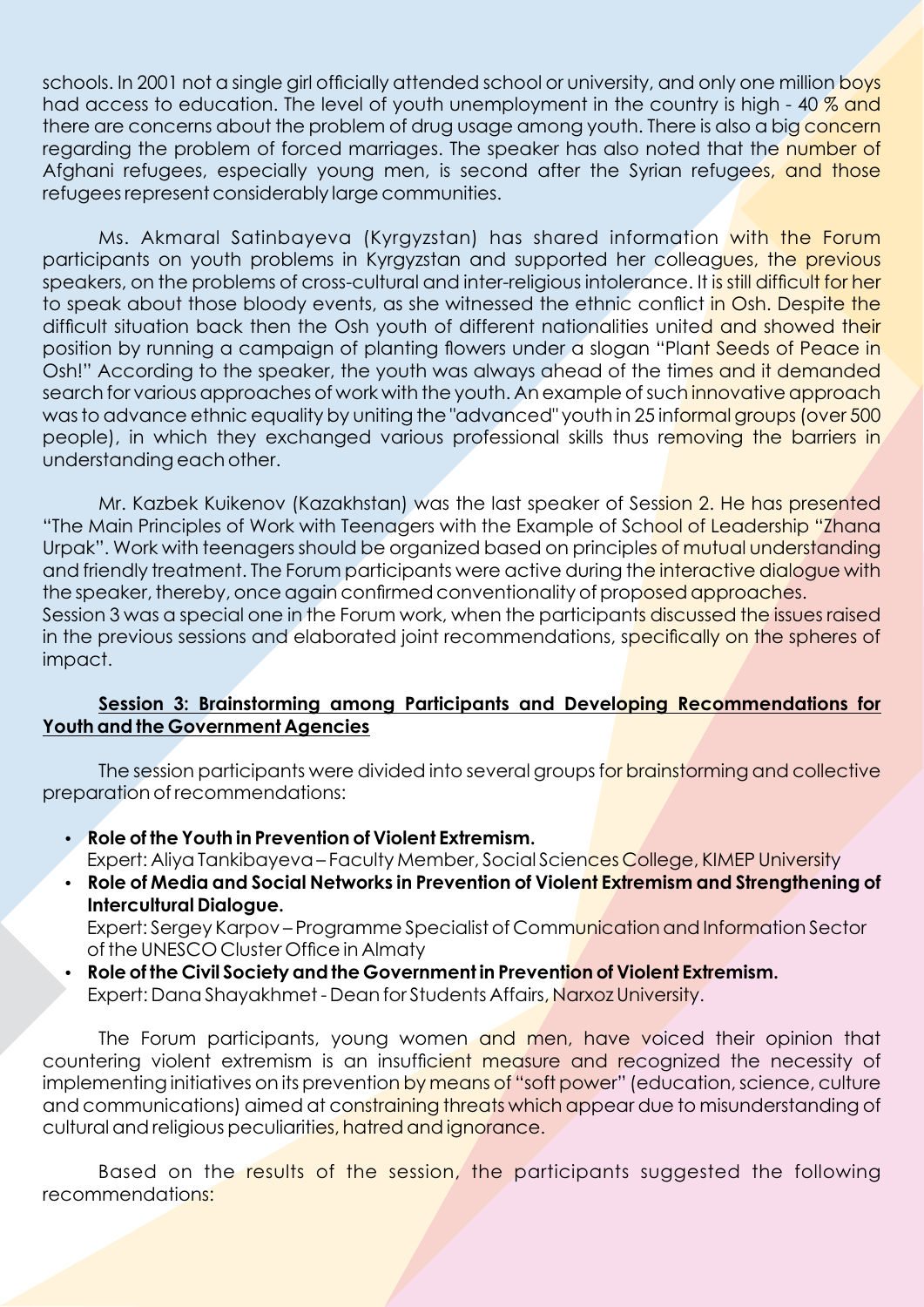#### **Education**

- Capacity building of the teachers and professors of educational institutions in the field of intercultural dialogue, religious studies, self-knowledge and critical thinking for more efficient education of young people.
- Conducting free trainings and workshops with the participation of national and international experts to increase the literacy among young people about human rights, the consequences of violent extremism, precautionary measures for recruitment to extremist groups.
- Promotion of innovative teaching methods in the field of intercultural and interreligious dialogue using the Internet, gadgets and social media.
- Develop a special training programme to prevent and counter violent extremism for vulnerable segments of the population and for those who have previously been involved in extremist acts.
- Share international experience with local PVE specialists for the further application and dissemination of the best practices among the citizens.
- Building capacity of local self-governing bodies to manage local conflicts and support social cohesion.

# **Social and human sciences**

- Establish co-working centres for youth for collective development of the youth movement to prevent violent extremism.
- Develop projects on the use of hotlines, free consultations and software applications for the prevention of violent extremism. Raising awareness of the available methods of prevention.
- Create accessible clubs of interests for young people, so they can develop their hobbies and be engaged in their spare time. For example, in the field of sports, music, arts.
- Create more affordable conditions for exercising sports and proper nutrition for young people. For example, making an annual bike ride rate cheaper; in canteens of educational institutions make more 'healthy menu' including vegetables and fruits, as well as provide free machines for drinking water.
- To conduct forums, workshops, trainings in Russian, Kazakh and English languages, with the participation of well-known and media representatives, UN staff. Also, increase the participation of the government in these activities to build an effective dialogue between youth and national authorities.
- Increase funding for youth forums through active cooperation with the government to enable more young people to participate in the event.
- Promotion of volunteer activities, increasing the active position of young people and their participation in raising awareness of the prevention of violent extremism, promoting intercultural dialogue in the region.
- Consider the possibility of self-employment by young people and adolescents with a view to further voluntary contribution of funds for social projects. Promoting financial literacy among the adolescents.
- Promote closer cooperation between young activists engaged in research, raising awareness of the problem of violent extremism and decision-makers to improve the policies and governmental programmes based on the experience of youth initiatives.
- Conduct the research on the development of violent extremism in the region with a focus on youth and the dynamics of youth identity for implementing more effective preventive initiatives and preventing violent extremism.
- Development of youth programmes of the Centre for the Rapprochement of Cultures in Almaty to strengthen intercultural dialogue among students of educational institutions in Central Asia.
- Active involvement of young people in the implementation of the programme of International Decade for the Rapprochement of Cultures, 2013-2022. Promote intercultural and interreligious dialogue in the region, while clearly distinguishing the concepts of "extremism" and "religion."